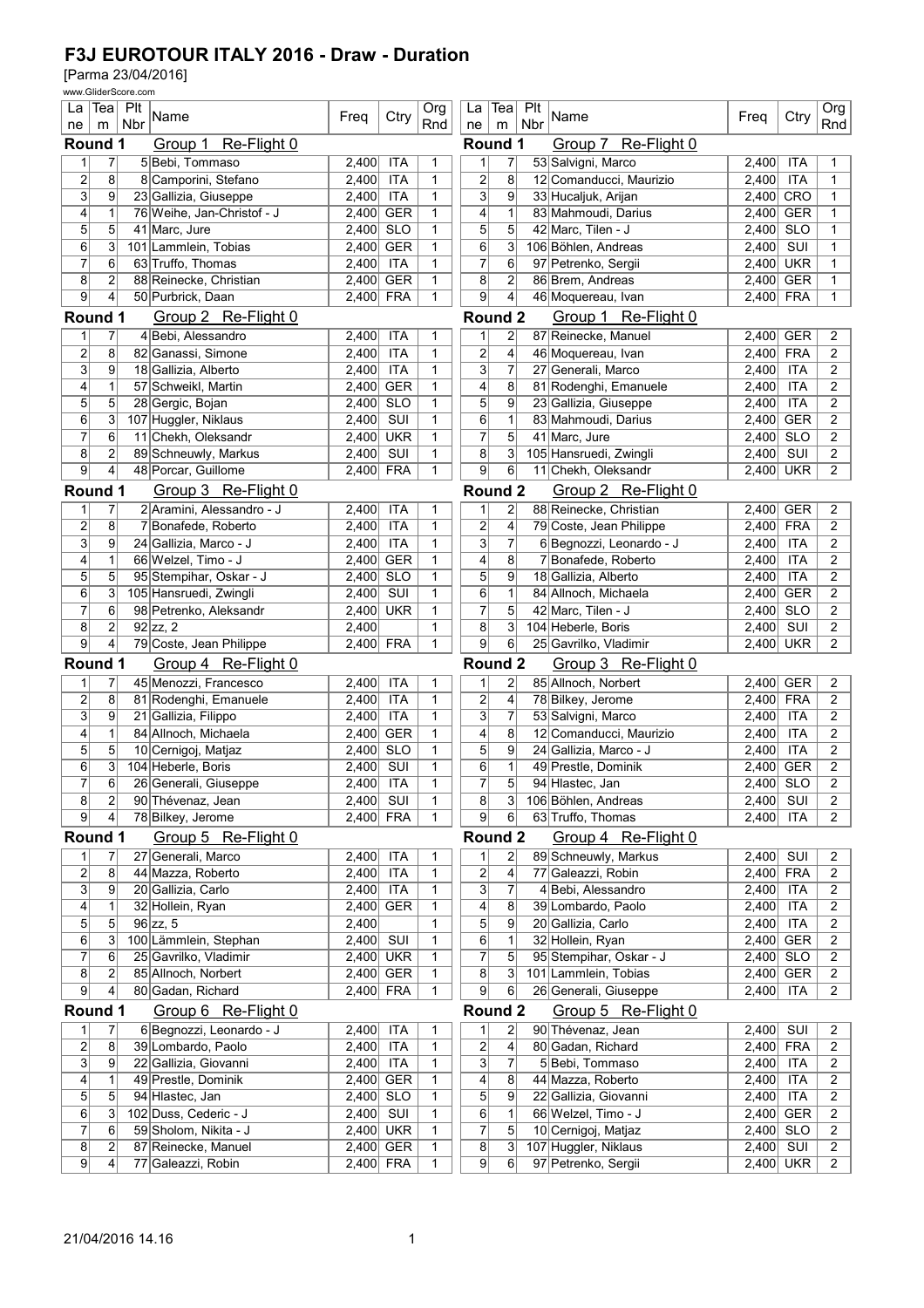|                                           |                | www.GliderScore.com |                            |             |            |                |                         |                         |            |                           |                    |            |            |
|-------------------------------------------|----------------|---------------------|----------------------------|-------------|------------|----------------|-------------------------|-------------------------|------------|---------------------------|--------------------|------------|------------|
| La<br>ne                                  | $Tea$ Plt<br>m | Nbr                 | Name                       | Freg        | Ctry       | Org<br>Rnd     | La<br>ne                | Teal<br>m               | Plt<br>Nbr | Name                      | Freg               | Ctry       | Org<br>Rnd |
| Group 6 Re-Flight 0<br>Round <sub>2</sub> |                |                     |                            |             |            |                | Round 3                 |                         |            | Group 5 Re-Flight 0       |                    |            |            |
| 1                                         | $\overline{2}$ |                     | $92$ zz, 2                 | 2,400       |            | 2              | 1                       | 3                       |            | 105 Hansruedi, Zwingli    | 2,400              | SUI        | 3          |
| $\overline{\mathbf{c}}$                   | 4              |                     | 48 Porcar, Guillome        | 2,400       | <b>FRA</b> | 2              | 2                       | 6                       |            | 59 Sholom, Nikita - J     | 2,400 UKR          |            | 3          |
| $\overline{3}$                            | 7              |                     | 45 Menozzi, Francesco      | 2,400       | <b>ITA</b> | $\overline{2}$ | $\overline{\mathbf{3}}$ | $\overline{c}$          |            | 85 Allnoch, Norbert       | 2,400 GER          |            | 3          |
| 4                                         | 8              |                     | 8 Camporini, Stefano       | 2,400       | <b>ITA</b> | 2              | 4                       | 4                       |            | 50 Purbrick, Daan         | 2,400              | <b>FRA</b> | 3          |
| 5                                         | 9              |                     | 33 Hucaljuk, Arijan        | 2,400       | CRO        | 2              | 5                       | 7                       |            | 4 Bebi, Alessandro        | 2,400              | <b>ITA</b> | 3          |
| 6                                         | 1              |                     | 76 Weihe, Jan-Christof - J | 2.400       | <b>GER</b> | 2              | 6                       | 8                       |            | 81 Rodenghi, Emanuele     | $\overline{2,400}$ | <b>ITA</b> | 3          |
| 7                                         | 5              |                     | 28 Gergic, Bojan           | 2,400       | <b>SLO</b> | 2              | $\overline{7}$          | 9                       |            | 22 Gallizia, Giovanni     | 2,400              | <b>ITA</b> | 3          |
| 8                                         | 3              |                     | 100 Lämmlein, Stephan      | 2,400       | SUI        | $\overline{c}$ | 8                       | $\mathbf{1}$            |            | 57 Schweikl. Martin       | 2,400 GER          |            | 3          |
| $\overline{9}$                            | 6              |                     | 59 Sholom, Nikita - J      | 2.400       | <b>UKR</b> | 2              | 9                       | 5                       |            | 10 Cernigoj, Matjaz       | 2,400 SLO          |            | 3          |
| Round <sub>2</sub>                        |                |                     | Group 7 Re-Flight 0        |             |            |                | Round 3                 |                         |            | Group 6 Re-Flight 0       |                    |            |            |
| 1                                         | 2              |                     | 86 Brem, Andreas           | 2,400       | <b>GER</b> | 2              | 1                       | 3 <sup>2</sup>          |            | 101 Lammlein, Tobias      | 2,400 GER          |            | 3          |
| $\overline{2}$                            | $\overline{4}$ |                     | 50 Purbrick, Daan          | 2,400       | <b>FRA</b> | 2              | 2                       | 6                       |            | 25 Gavrilko, Vladimir     | 2,400 UKR          |            | 3          |
| $\overline{\mathbf{3}}$                   | 7              |                     | 2 Aramini, Alessandro - J  | 2,400       | <b>ITA</b> | 2              | $\overline{3}$          | $\overline{\mathbf{c}}$ |            | 86 Brem, Andreas          | 2,400              | <b>GER</b> | 3          |
| 4                                         | 8              |                     | 82 Ganassi, Simone         | 2,400       | <b>ITA</b> | $\overline{c}$ | 4                       | 4                       |            | 48 Porcar, Guillome       | 2,400              | <b>FRA</b> | 3          |
| 5                                         | 9              |                     | 21 Gallizia, Filippo       | 2,400       | <b>ITA</b> | 2              | 5                       | 7                       |            | 2 Aramini, Alessandro - J | 2,400              | <b>ITA</b> | 3          |
| 6                                         | 1              |                     | 57 Schweikl, Martin        | 2,400       | <b>GER</b> | $\overline{2}$ | 6                       | 8                       |            | 44 Mazza, Roberto         | 2,400              | <b>ITA</b> | 3          |
| 7                                         | 5              |                     | $96$ zz, 5                 | 2.400       |            | 2              | 7                       | 9                       |            | 24 Gallizia, Marco - J    | 2,400              | <b>ITA</b> | 3          |
| 8                                         | 3              |                     | 102 Duss, Cederic - J      | 2,400       | SUI        | 2              | 8                       | 1                       |            | 83 Mahmoudi, Darius       | 2,400              | <b>GER</b> | 3          |
| 9                                         | 6              |                     | 98 Petrenko, Aleksandr     | 2,400       | <b>UKR</b> | 2              | $\overline{9}$          | 5                       |            | 94 Hlastec, Jan           | 2,400 SLO          |            | 3          |
| Round 3                                   |                |                     | Group 1 Re-Flight 0        |             |            |                | Round 3                 |                         |            | Group 7 Re-Flight 0       |                    |            |            |
| 1                                         | 3              |                     | 104 Heberle, Boris         | 2,400       | SUI        | 3              | 1                       | 3                       |            | 100 Lämmlein, Stephan     | 2,400              | SUI        | 3          |
| $\overline{2}$                            | 6              |                     | 97 Petrenko, Sergii        | 2.400       | <b>UKR</b> | 3              | 2                       | 6                       |            | 11 Chekh, Oleksandr       | 2,400 UKR          |            | 3          |
| 3                                         | $\overline{c}$ |                     | $92$ zz, 2                 | 2,400       |            | 3              | 3                       | $\overline{\mathbf{c}}$ |            | 89 Schneuwly, Markus      | 2,400              | SUI        | 3          |
| 4                                         | 4              |                     | 80 Gadan, Richard          | 2,400       | <b>FRA</b> | 3              | 4                       | 4                       |            | 78 Bilkey, Jerome         | 2,400 FRA          |            | 3          |
| 5                                         | 7              |                     | 53 Salvigni, Marco         | 2,400       | <b>ITA</b> | 3              | 5                       | 7                       |            | 6 Begnozzi, Leonardo - J  | 2,400              | <b>ITA</b> | 3          |
| 6                                         | 8              |                     | 39 Lombardo, Paolo         | 2,400       | <b>ITA</b> | 3              | 6                       | 8                       |            | 8 Camporini, Stefano      | 2,400              | <b>ITA</b> | 3          |
| $\overline{7}$                            | 9              |                     | 23 Gallizia, Giuseppe      | 2,400       | <b>ITA</b> | 3              | 7                       | 9                       |            | 33 Hucaljuk, Arijan       | 2,400 CRO          |            | 3          |
| 8                                         | 1              |                     | 84 Allnoch, Michaela       | 2,400       | <b>GER</b> | 3              | 8                       | 1                       |            | 66 Welzel, Timo - J       | 2,400 GER          |            | 3          |
| $\overline{9}$                            | $\overline{5}$ |                     | $96$ zz, 5                 | 2,400       |            | 3              | $\overline{9}$          | 5                       |            | 42 Marc, Tilen - J        | 2,400 SLO          |            | 3          |
| Round 3                                   |                |                     | Group 2 Re-Flight 0        |             |            |                | Round 4                 |                         |            | Group 1 Re-Flight 0       |                    |            |            |
| 1                                         | 3              |                     | 106 Böhlen, Andreas        | 2,400       | SUI        | 3              | 1                       | 1                       |            | 84 Allnoch, Michaela      | 2,400 GER          |            | 4          |
| $\overline{2}$                            | 6              |                     | 98 Petrenko, Aleksandr     | 2,400       | <b>UKR</b> | 3              | 2                       | 5                       |            | 41 Marc, Jure             | 2,400 SLO          |            | 4          |
| $\overline{3}$                            | 2              |                     | 90 Thévenaz, Jean          | 2,400       | SUI        | 3              | 3                       | 3                       |            | 105 Hansruedi, Zwingli    | 2,400              | SUI        | 4          |
| 4                                         | 4              |                     | 77 Galeazzi, Robin         | 2,400       | <b>FRA</b> | 3              | 4                       | 6                       |            | 98 Petrenko, Aleksandr    | 2,400              | <b>UKR</b> | 4          |
| 5                                         | 7              |                     | 27 Generali, Marco         | 2.400       | <b>ITA</b> | 3              | 5                       | $\overline{c}$          |            | 88 Reinecke, Christian    | 2,400              | <b>GER</b> | 4          |
| 6                                         | 8              |                     | 7 Bonafede, Roberto        | 2.400       | <b>ITA</b> | 3              | 6                       | 4                       |            | 77 Galeazzi, Robin        | 2,400 FRA          |            | 4          |
| $\overline{7}$                            | $\overline{9}$ |                     | 21 Gallizia, Filippo       | 2,400       | ITA        | 3              | $\overline{\mathbf{7}}$ | $\overline{7}$          |            | 53 Salvigni, Marco        | $2,400$ ITA        |            | 4          |
| 8                                         | $\mathbf{1}$   |                     | 76 Weihe, Jan-Christof - J |             | 2,400 GER  | 3              | 8                       | 8                       |            | 44 Mazza, Roberto         | 2,400 ITA          |            | 4          |
| 9                                         | 5 <sup>1</sup> |                     | 28 Gergic, Bojan           | 2,400 SLO   |            | 3              | 9                       | $\overline{9}$          |            | 33 Hucaljuk, Arijan       | 2,400 CRO          |            | 4          |
| Round 3                                   |                |                     | Group 3 Re-Flight 0        |             |            |                | Round 4                 |                         |            | Group 2 Re-Flight 0       |                    |            |            |
| $\mathbf{1}$                              | 3              |                     | 107 Huggler, Niklaus       | 2,400       | SUI        | 3              | 1                       | 1                       |            | 49 Prestle, Dominik       | 2,400 GER          |            | 4          |
| $\overline{2}$                            | 6              |                     | 63 Truffo, Thomas          | 2,400       | ITA        | 3              | 2                       | 5                       |            | 10 Cernigoj, Matjaz       | 2,400 SLO          |            | 4          |
| $\overline{3}$                            | $\overline{2}$ |                     | 88 Reinecke, Christian     | 2,400       | <b>GER</b> | 3              | $\overline{3}$          | 3                       |            | 101 Lammlein, Tobias      | 2,400 GER          |            | 4          |
| 4                                         | 4              |                     | 46 Moquereau, Ivan         | 2,400       | <b>FRA</b> | 3              | 4                       | 6                       |            | 97 Petrenko, Sergii       | 2,400 UKR          |            | 4          |
| 5                                         | 7              |                     | 45 Menozzi, Francesco      | 2,400       | ITA        | 3              | 5                       | $\overline{c}$          |            | 86 Brem, Andreas          | 2,400 GER          |            | 4          |
| 6                                         | 8              |                     | 82 Ganassi, Simone         | 2,400       | <b>ITA</b> | 3              | 6                       | 4                       |            | 79 Coste, Jean Philippe   | 2,400 FRA          |            | 4          |
| $\overline{7}$                            | 9              |                     | 20 Gallizia, Carlo         | 2,400       | <b>ITA</b> | 3              | $\overline{7}$          | 7                       |            | 27 Generali, Marco        | 2,400 ITA          |            | 4          |
| 8                                         | 1              |                     | 49 Prestle, Dominik        | 2,400       | <b>GER</b> | 3              | 8                       | 8                       |            | 8 Camporini, Stefano      | 2,400 ITA          |            | 4          |
| $\overline{9}$                            | 5              |                     | 95 Stempihar, Oskar - J    | 2,400       | <b>SLO</b> | 3              | $\overline{9}$          | $\mathsf{g}$            |            | 18 Gallizia, Alberto      | 2,400              | ITA        | 4          |
| Round 3                                   |                |                     | Group 4 Re-Flight 0        |             |            |                | Round 4                 |                         |            | Group 3 Re-Flight 0       |                    |            |            |
| $\mathbf{1}$                              | 3              |                     | 102 Duss, Cederic - J      | 2,400       | SUI        | 3              | $\mathbf{1}$            | 1                       |            | 32 Hollein, Ryan          | 2,400 GER          |            | 4          |
| $\overline{2}$                            | 6              |                     | 26 Generali, Giuseppe      | 2,400       | <b>ITA</b> | 3              | $\overline{2}$          | $\sqrt{5}$              |            | 42 Marc, Tilen - J        | 2,400 SLO          |            | 4          |
| 3                                         | 2              |                     | 87 Reinecke, Manuel        | 2,400       | <b>GER</b> | 3              | $\mathbf{3}$            | 3                       |            | 104 Heberle, Boris        | 2,400 SUI          |            | 4          |
| 4                                         | 4              |                     | 79 Coste, Jean Philippe    | 2,400       | FRA        | 3              | 4                       | 6                       |            | 63 Truffo, Thomas         | 2,400 ITA          |            | 4          |
| 5                                         | $\overline{7}$ |                     | 5 Bebi, Tommaso            | 2,400       | <b>ITA</b> | 3              | $\mathbf{5}$            | $\overline{\mathbf{c}}$ |            | $92$ zz, 2                | 2,400              |            | 4          |
| 6                                         | 8              |                     | 12 Comanducci, Maurizio    | 2,400       | <b>ITA</b> | 3              | 6                       | $\overline{\mathbf{4}}$ |            | 48 Porcar, Guillome       | 2,400 FRA          |            | 4          |
| $\overline{7}$                            | 9              |                     | 18 Gallizia, Alberto       | 2,400       | <b>ITA</b> | 3              | 7                       | 7                       |            | 2 Aramini, Alessandro - J | 2,400 ITA          |            | 4          |
| 8                                         | 1              |                     | 32 Hollein, Ryan           | 2,400       | <b>GER</b> | 3              | 8 <sup>2</sup>          | 8                       |            | 81 Rodenghi, Emanuele     | 2,400              | <b>ITA</b> | 4          |
| 9                                         | 5 <sup>1</sup> |                     | 41 Marc, Jure              | $2,400$ SLO |            | 3              | 9                       | 9                       |            | 22 Gallizia, Giovanni     | 2,400 ITA          |            | 4          |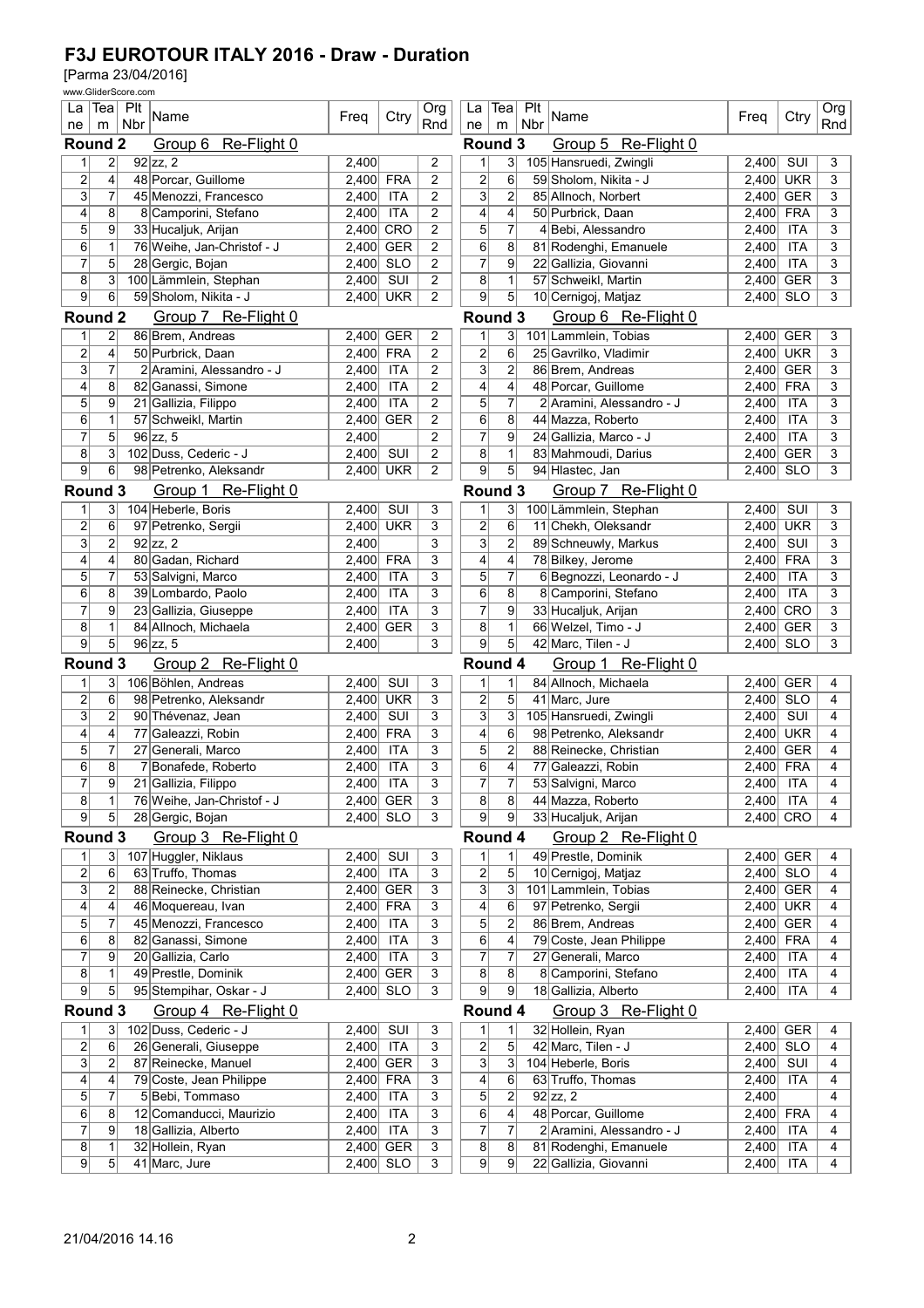|                                |                         | www.GliderScore.com |                            |             |            |            |                         |                 |            |                            |             |            |            |  |
|--------------------------------|-------------------------|---------------------|----------------------------|-------------|------------|------------|-------------------------|-----------------|------------|----------------------------|-------------|------------|------------|--|
| La<br>ne                       | m                       | $ Tea $ Plt<br>Nbr  | Name                       | Freg        | Ctry       | Org<br>Rnd | La<br>ne                | Teal<br>m       | Plt<br>Nbr | Name                       | Freq        | Ctry       | Org<br>Rnd |  |
| Round 4<br>Group 4 Re-Flight 0 |                         |                     |                            |             |            |            |                         | Round 5         |            | Group 3 Re-Flight 0        |             |            |            |  |
| 1                              | 1                       |                     | 83 Mahmoudi, Darius        | 2,400       | <b>GER</b> | 4          | 1                       | 8               |            | 81 Rodenghi, Emanuele      | 2,400       | ITA        | 5          |  |
| $\overline{\mathbf{c}}$        | 5                       |                     | 95 Stempihar, Oskar - J    | 2.400       | <b>SLO</b> | 4          | 2                       | 9               |            | 18 Gallizia, Alberto       | 2,400       | <b>ITA</b> | 5          |  |
| 3                              | 3                       |                     | 102 Duss, Cederic - J      | 2,400       | SUI        | 4          | $\overline{\mathbf{3}}$ | $\mathbf{1}$    |            | 76 Weihe, Jan-Christof - J | 2,400 GER   |            | 5          |  |
| 4                              | 6                       |                     | 59 Sholom, Nikita - J      | 2,400       | <b>UKR</b> | 4          | 4                       | 5               |            | 94 Hlastec, Jan            | 2,400       | <b>SLO</b> | 5          |  |
| 5                              | 2                       |                     | 89 Schneuwly, Markus       | 2,400       | SUI        | 4          | 5                       | 3               |            | 100 Lämmlein, Stephan      | 2,400       | SUI        | 5          |  |
| 6                              | 4                       |                     | 80 Gadan, Richard          | 2,400       | <b>FRA</b> | 4          | 6                       | 6               |            | 98 Petrenko, Aleksandr     | 2,400       | <b>UKR</b> | 5          |  |
| 7                              | 7                       |                     | 5 Bebi, Tommaso            | 2,400       | ITA        | 4          | 7                       | $\overline{c}$  |            | 89 Schneuwly, Markus       | 2,400       | SUI        | 5          |  |
| 8                              | 8                       |                     | 7 Bonafede, Roberto        | 2,400       | <b>ITA</b> | 4          | 8                       | 4               |            | 46 Moquereau, Ivan         | 2.400       | <b>FRA</b> | 5          |  |
| $\overline{9}$                 | $\overline{9}$          |                     | 21 Gallizia, Filippo       | 2,400       | <b>ITA</b> | 4          | $\overline{9}$          | 7               |            | 5 Bebi, Tommaso            | 2,400       | <b>ITA</b> | 5          |  |
| Round 4                        |                         |                     | Group 5 Re-Flight 0        |             |            |            | Round 5                 |                 |            | Group 4 Re-Flight 0        |             |            |            |  |
| 1                              | 1                       |                     | 76 Weihe, Jan-Christof - J | 2,400       | <b>GER</b> | 4          | 1                       | 8               |            | 39 Lombardo, Paolo         | 2,400       | <b>ITA</b> | 5          |  |
| $\overline{2}$                 | 5                       |                     | $96$ zz, 5                 | 2,400       |            | 4          | 2                       | 9               |            | 33 Hucaljuk, Arijan        | 2,400 CRO   |            | 5          |  |
| 3                              | 3                       |                     | 100 Lämmlein, Stephan      | 2,400       | SUI        | 4          | 3                       | 1               |            | 83 Mahmoudi, Darius        | 2,400       | <b>GER</b> | 5          |  |
| 4                              | 6                       |                     | 26 Generali, Giuseppe      | 2,400       | <b>ITA</b> | 4          | 4                       | 5               |            | $96$ zz, 5                 | 2,400       |            | 5          |  |
| 5                              | $\overline{c}$          |                     | 87 Reinecke, Manuel        | 2,400       | <b>GER</b> | 4          | 5                       | 3               |            | 107 Huggler, Niklaus       | 2,400       | SUI        | 5          |  |
| 6                              | 4                       |                     | 78 Bilkey, Jerome          | 2,400       | <b>FRA</b> | 4          | 6                       | 6               |            | 63 Truffo, Thomas          | 2,400       | <b>ITA</b> | 5          |  |
| $\overline{7}$                 | 7                       |                     | 4 Bebi, Alessandro         | 2,400       | <b>ITA</b> | 4          | 7                       | $\overline{2}$  |            | 90 Thévenaz, Jean          | 2,400       | SUI        | 5          |  |
| 8                              | 8                       |                     | 82 Ganassi, Simone         | 2,400       | <b>ITA</b> | 4          | 8                       | 4               |            | 79 Coste, Jean Philippe    | 2,400       | <b>FRA</b> | 5          |  |
| 9                              | 9                       |                     | 24 Gallizia, Marco - J     | 2,400       | <b>ITA</b> | 4          | $\overline{9}$          | 7               |            | 27 Generali, Marco         | 2,400       | <b>ITA</b> | 5          |  |
| Round 4                        |                         |                     | Group 6 Re-Flight 0        |             |            |            | Round 5                 |                 |            | Group 5 Re-Flight 0        |             |            |            |  |
| 1                              | $\mathbf{1}$            |                     | 57 Schweikl, Martin        | 2,400       | <b>GER</b> | 4          | 1                       | 8               |            | 44 Mazza, Roberto          | 2.400       | <b>ITA</b> | 5          |  |
| $\overline{\mathbf{c}}$        | 5                       |                     | 94 Hlastec, Jan            | 2,400       | <b>SLO</b> | 4          | 2                       | 9               |            | 21 Gallizia, Filippo       | 2,400       | <b>ITA</b> | 5          |  |
| 3                              | 3                       |                     | 107 Huggler, Niklaus       | 2,400       | SUI        | 4          | 3                       | $\mathbf{1}$    |            | 49 Prestle, Dominik        | 2,400 GER   |            | 5          |  |
| 4                              | 6                       |                     | 11 Chekh, Oleksandr        | 2,400       | <b>UKR</b> | 4          | 4                       | 5               |            | 28 Gergic, Bojan           | 2,400       | <b>SLO</b> | 5          |  |
| 5                              | $\overline{2}$          |                     | 90 Thévenaz, Jean          | 2,400       | SUI        | 4          | 5                       | 3               |            | 105 Hansruedi, Zwingli     | 2,400       | SUI        | 5          |  |
| 6                              | 4                       |                     | 50 Purbrick, Daan          | 2,400       | <b>FRA</b> | 4          | 6                       | 6               |            | 26 Generali, Giuseppe      | 2,400       | <b>ITA</b> | 5          |  |
| $\overline{7}$                 | 7                       |                     | 6 Begnozzi, Leonardo - J   | 2,400       | <b>ITA</b> | 4          | 7                       | $\overline{2}$  |            | $92$ zz, 2                 | 2,400       |            | 5          |  |
| 8                              | 8                       |                     | 12 Comanducci, Maurizio    | 2,400       | <b>ITA</b> | 4          | 8                       | 4               |            | 50 Purbrick, Daan          | 2,400       | <b>FRA</b> | 5          |  |
| 9                              | $\overline{9}$          |                     | 20 Gallizia, Carlo         | 2,400       | <b>ITA</b> | 4          | $\overline{9}$          | $\overline{7}$  |            | 4 Bebi, Alessandro         | 2,400       | <b>ITA</b> | 5          |  |
| Round 4                        |                         |                     | Group 7 Re-Flight 0        |             |            |            | Round 5                 |                 |            | Group 6 Re-Flight 0        |             |            |            |  |
| 1                              | 1                       |                     | 66 Welzel, Timo - J        | 2,400       | <b>GER</b> | 4          |                         | 8               |            | 7 Bonafede, Roberto        | 2,400       | ITA        | 5          |  |
| $\overline{\mathbf{c}}$        | 5                       |                     | 28 Gergic, Bojan           | 2.400       | <b>SLO</b> | 4          | 2                       | 9               |            | 22 Gallizia, Giovanni      | 2,400       | <b>ITA</b> | 5          |  |
| 3                              | 3                       |                     | 106 Böhlen, Andreas        | 2,400       | SUI        | 4          | 3                       | $\mathbf{1}$    |            | 32 Hollein, Ryan           | 2,400 GER   |            | 5          |  |
| 4                              | 6                       |                     | 25 Gavrilko, Vladimir      | 2,400       | <b>UKR</b> | 4          | 4                       | 5               |            | 95 Stempihar, Oskar - J    | 2,400       | <b>SLO</b> | 5          |  |
| 5                              | 2                       |                     | 85 Allnoch, Norbert        | 2,400       | <b>GER</b> | 4          | 5                       | 3               |            | 101 Lammlein, Tobias       | 2,400       | <b>GER</b> | 5          |  |
| 6                              | 4                       |                     | 46 Moquereau, Ivan         | 2,400       | <b>FRA</b> | 4          | 6                       | 6               |            | 11 Chekh, Oleksandr        | 2,400 UKR   |            | 5          |  |
| $\overline{7}$                 | $\overline{7}$          |                     | 45 Menozzi, Francesco      | $2,400$ ITA |            | 4          | $\overline{\mathbf{7}}$ | 2               |            | 86 Brem, Andreas           | $2,400$ GER |            | 5          |  |
| 8                              | 8                       |                     | 39 Lombardo, Paolo         | 2,400 ITA   |            | 4          | 8                       | $\vert$         |            | 78 Bilkey, Jerome          | 2,400 FRA   |            | 5          |  |
| 9                              | 9                       |                     | 23 Gallizia, Giuseppe      | 2,400       | <b>ITA</b> | 4          | 9                       | 7               |            | 45 Menozzi, Francesco      | 2,400 ITA   |            | 5          |  |
| Round 5                        |                         |                     | Group 1 Re-Flight 0        |             |            |            | Round 5                 |                 |            | Group 7 Re-Flight 0        |             |            |            |  |
| 1                              | 8                       |                     | 82 Ganassi, Simone         | 2,400       | <b>ITA</b> | 5          | 1                       | 8               |            | 12 Comanducci, Maurizio    | 2,400       | <b>ITA</b> | 5          |  |
| $\overline{2}$                 | 9                       |                     | 24 Gallizia, Marco - J     | 2,400       | <b>ITA</b> | 5          | 2                       | 9               |            | 23 Gallizia, Giuseppe      | 2,400 ITA   |            | 5          |  |
| $\overline{3}$                 | $\mathbf{1}$            |                     | 57 Schweikl, Martin        | 2,400       | <b>GER</b> | 5          | $\mathbf{3}$            | $\mathbf{1}$    |            | 66 Welzel, Timo - J        | 2,400 GER   |            | 5          |  |
| $\overline{\mathbf{4}}$        | 5                       |                     | 41 Marc, Jure              | 2,400       | <b>SLO</b> | 5          | 4                       | 5               |            | 10 Cernigoj, Matjaz        | 2,400 SLO   |            | 5          |  |
| 5                              | 3                       |                     | 104 Heberle, Boris         | 2,400       | SUI        | 5          | 5                       | 3               |            | 102 Duss, Cederic - J      | $2,400$ SUI |            | 5          |  |
| $6\phantom{.}$                 | 6                       |                     | 97 Petrenko, Sergii        | 2,400       | <b>UKR</b> | 5          | 6                       | 6               |            | 25 Gavrilko, Vladimir      | 2,400 UKR   |            | 5          |  |
| $\overline{7}$                 | 2                       |                     | 85 Allnoch, Norbert        | 2,400       | <b>GER</b> | 5          | 7                       | $\overline{2}$  |            | 88 Reinecke, Christian     | 2,400 GER   |            | 5          |  |
| 8                              | 4                       |                     | 77 Galeazzi, Robin         | 2,400       | <b>FRA</b> | 5          | 8                       | 4               |            | 48 Porcar, Guillome        | 2,400 FRA   |            | 5          |  |
| 9                              | 7                       |                     | 6 Begnozzi, Leonardo - J   | 2,400       | <b>ITA</b> | 5          | $\overline{9}$          | 7               |            | 53 Salvigni, Marco         | 2,400       | <b>ITA</b> | 5          |  |
| Round 5                        |                         |                     | Group 2 Re-Flight 0        |             |            |            | Round 6                 |                 |            | Group 1 Re-Flight 0        |             |            |            |  |
| $\mathbf{1}$                   | 8 <sup>2</sup>          |                     | 8 Camporini, Stefano       | 2,400       | <b>ITA</b> | 5          | 1                       | $\vert 4 \vert$ |            | 46 Moquereau, Ivan         | 2,400 FRA   |            | 6          |  |
| $\overline{2}$                 | 9                       |                     | 20 Gallizia, Carlo         | 2,400       | <b>ITA</b> | 5          | $\mathbf{2}$            | 7               |            | 5 Bebi, Tommaso            | 2,400 ITA   |            | 6          |  |
| $\mathbf{3}$                   | $\mathbf{1}$            |                     | 84 Allnoch, Michaela       | 2,400       | <b>GER</b> | 5          | $\mathbf{3}$            | 8               |            | 8 Camporini, Stefano       | 2,400 ITA   |            | 6          |  |
| $\overline{\mathbf{r}}$        | 5                       |                     | 42 Marc, Tilen - J         | 2,400       | <b>SLO</b> | 5          | 4                       | 9               |            | 33 Hucaljuk, Arijan        | 2,400 CRO   |            | 6          |  |
| $\sqrt{5}$                     | 3                       |                     | 106 Böhlen, Andreas        | 2,400       | SUI        | 5          | 5                       | $\mathbf{1}$    |            | 57 Schweikl, Martin        | 2,400 GER   |            | 6          |  |
| $\overline{6}$                 | 6                       |                     | 59 Sholom, Nikita - J      | 2,400       | <b>UKR</b> | 5          | 6                       | 5               |            | 95 Stempihar, Oskar - J    | 2,400 SLO   |            | 6          |  |
| $\overline{7}$                 | 2                       |                     | 87 Reinecke, Manuel        | 2,400       | <b>GER</b> | 5          | 7                       | 3               |            | 104 Heberle, Boris         | $2,400$ SUI |            | 6          |  |
| $\bf 8$                        | $\overline{\mathbf{r}}$ |                     | 80 Gadan, Richard          | 2,400       | <b>FRA</b> | 5          | 8                       | 6               |            | 25 Gavrilko, Vladimir      | 2,400 UKR   |            | 6          |  |
| $\overline{9}$                 | $\overline{7}$          |                     | 2 Aramini, Alessandro - J  | 2,400       | <b>ITA</b> | 5          | 9                       | $\overline{2}$  |            | 87 Reinecke, Manuel        | $2,400$ GER |            | 6          |  |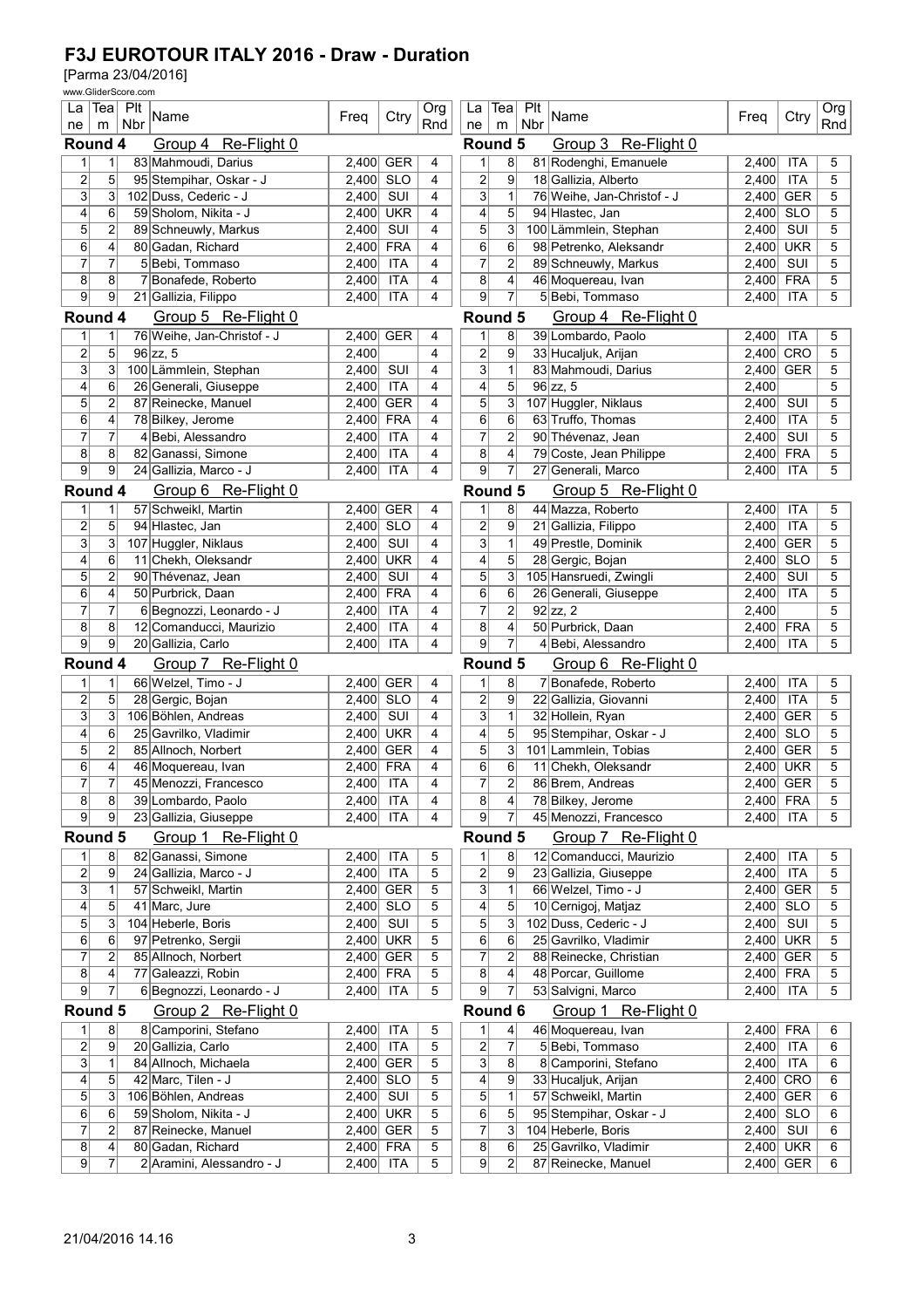| www.GliderScore.com                   |                         |                                                   |                |                          |            |                                           |                                                                                  |              |                                           |                            |            |                                  |  |
|---------------------------------------|-------------------------|---------------------------------------------------|----------------|--------------------------|------------|-------------------------------------------|----------------------------------------------------------------------------------|--------------|-------------------------------------------|----------------------------|------------|----------------------------------|--|
| La                                    | Tea  Plt<br>Nbr         | Name                                              | Freg           | Ctry                     | Org<br>Rnd | La<br>ne                                  | Tea<br>m                                                                         | ∣ Plt<br>Nbr | Name                                      | Freg                       | Ctry       | Org<br>Rnd                       |  |
| ne<br>m<br>Round 6                    |                         | Group 2 Re-Flight 0                               |                |                          |            | Round 7                                   |                                                                                  |              | Group 1<br>Re-Flight 0                    |                            |            |                                  |  |
|                                       |                         |                                                   |                |                          |            |                                           |                                                                                  |              |                                           |                            |            |                                  |  |
| 1<br>$\overline{2}$<br>$\overline{7}$ | 4                       | 79 Coste, Jean Philippe                           | 2,400          | <b>FRA</b><br><b>ITA</b> | 6          | 1                                         | 6                                                                                |              | 11 Chekh, Oleksandr                       | 2,400 UKR<br>2,400 GER     |            | 7<br>$\overline{7}$              |  |
| 3<br>8                                |                         | 45 Menozzi, Francesco<br>82 Ganassi, Simone       | 2,400<br>2,400 | <b>ITA</b>               | 6<br>6     | $\overline{\mathbf{c}}$<br>$\overline{3}$ | $\overline{2}$<br>4                                                              |              | 86 Brem, Andreas<br>48 Porcar, Guillome   | 2,400 FRA                  |            | $\overline{7}$                   |  |
| 4<br>9                                |                         | 23 Gallizia, Giuseppe                             | 2,400          | <b>ITA</b>               | 6          | 4                                         | 7                                                                                |              | 5 Bebi, Tommaso                           | 2,400                      | <b>ITA</b> | 7                                |  |
| 5                                     | 1                       | 32 Hollein, Ryan                                  | 2,400          | <b>GER</b>               | 6          | 5                                         | 8                                                                                |              | 39 Lombardo, Paolo                        | 2,400                      | <b>ITA</b> | $\overline{7}$                   |  |
| 6                                     | 5                       | 94 Hlastec, Jan                                   | 2,400          | <b>SLO</b>               | 6          | 6                                         | 9                                                                                |              | 24 Gallizia, Marco - J                    | 2,400                      | <b>ITA</b> | 7                                |  |
| 7                                     | 3                       | 105 Hansruedi, Zwingli                            | 2,400          | SUI                      | 6          | 7                                         | 1                                                                                |              | 84 Allnoch, Michaela                      | 2,400 GER                  |            | $\overline{7}$                   |  |
| 8                                     | 6                       | 59 Sholom, Nikita - J                             | 2,400          | <b>UKR</b>               | 6          | 8                                         | 5                                                                                |              | 28 Gergic, Bojan                          | 2.400                      | <b>SLO</b> | $\overline{7}$                   |  |
| $\overline{9}$                        | $\overline{2}$          | 90 Thévenaz, Jean                                 | 2,400          | SUI                      | 6          | 9                                         | 3                                                                                |              | 105 Hansruedi, Zwingli                    | 2.400                      | SUI        | $\overline{7}$                   |  |
| Round 6                               |                         | Group 3 Re-Flight 0                               |                |                          |            | <b>Round 7</b>                            |                                                                                  |              | Group 2 Re-Flight 0                       |                            |            |                                  |  |
| 1                                     | $\overline{\mathbf{r}}$ | 78 Bilkey, Jerome                                 | 2,400          | <b>FRA</b>               | 6          | 1                                         | 6                                                                                |              | 97 Petrenko, Sergii                       | 2,400                      | <b>UKR</b> | 7                                |  |
| $\overline{2}$                        | 7                       | 2 Aramini, Alessandro - J                         | 2,400          | <b>ITA</b>               | 6          | $\overline{\mathbf{c}}$                   | $\overline{c}$                                                                   |              | 90 Thévenaz, Jean                         | 2,400                      | SUI        | 7                                |  |
| 3                                     | 8                       | 39 Lombardo, Paolo                                | 2,400          | <b>ITA</b>               | 6          | 3                                         | 4                                                                                |              | 79 Coste, Jean Philippe                   | 2,400                      | <b>FRA</b> | $\overline{7}$                   |  |
| 4                                     | 9                       | 21 Gallizia, Filippo                              | 2,400          | <b>ITA</b>               | 6          | 4                                         | $\overline{7}$                                                                   |              | 53 Salvigni, Marco                        | 2,400                      | <b>ITA</b> | $\overline{7}$                   |  |
| 5                                     | 1                       | 83 Mahmoudi, Darius                               | 2,400          | <b>GER</b>               | 6          | 5                                         | 8                                                                                |              | 81 Rodenghi, Emanuele                     | 2,400                      | <b>ITA</b> | $\overline{7}$                   |  |
| 6                                     | 5                       | 41 Marc, Jure                                     | 2,400          | <b>SLO</b>               | 6          | 6                                         | 9                                                                                |              | 20 Gallizia, Carlo                        | 2,400                      | <b>ITA</b> | $\overline{7}$                   |  |
| 7                                     | 3                       | 100 Lämmlein, Stephan                             | 2,400          | SUI                      | 6          | 7                                         | 1                                                                                |              | 76 Weihe, Jan-Christof - J                | 2,400                      | GER        | 7                                |  |
| 8<br>6                                |                         | 97 Petrenko, Sergii                               | 2,400          | <b>UKR</b>               | 6          | 8                                         | 5                                                                                |              | 95 Stempihar, Oskar - J                   | 2,400                      | <b>SLO</b> | $\overline{7}$                   |  |
| 9                                     | $\overline{2}$          | 88 Reinecke, Christian                            | 2,400          | <b>GER</b>               | 6          |                                           | 3                                                                                |              |                                           |                            | SUI        | $\overline{7}$                   |  |
| Round 6                               |                         | Group 4 Re-Flight 0                               |                |                          |            |                                           | 9<br>102 Duss, Cederic - J<br>2,400<br>Round <sub>7</sub><br>Group 3 Re-Flight 0 |              |                                           |                            |            |                                  |  |
| 1                                     | 4                       | 50 Purbrick, Daan                                 | 2,400          | <b>FRA</b>               | 6          | 1                                         | 6                                                                                |              | 59 Sholom, Nikita - J                     | 2,400                      | <b>UKR</b> | 7                                |  |
| $\overline{2}$                        | 7                       | 27 Generali, Marco                                | 2,400          | <b>ITA</b>               | 6          | 2                                         | $\overline{c}$                                                                   |              | $92$ zz, 2                                | 2,400                      |            | $\overline{7}$                   |  |
| 3                                     | 8                       | 44 Mazza, Roberto                                 | 2,400          | <b>ITA</b>               | 6          | 3                                         | 4                                                                                |              | 46 Moquereau, Ivan                        | 2,400                      | <b>FRA</b> | $\overline{7}$                   |  |
| 4                                     | 9                       | 24 Gallizia, Marco - J                            | 2,400          | <b>ITA</b>               | 6          | 4                                         | 7                                                                                |              | 6 Begnozzi, Leonardo - J                  | 2,400                      | <b>ITA</b> | $\overline{7}$                   |  |
| 5                                     | 1                       | 76 Weihe, Jan-Christof - J                        | 2,400          | <b>GER</b>               | 6          | 5                                         | 8                                                                                |              | 12 Comanducci, Maurizio                   | 2,400                      | <b>ITA</b> | 7                                |  |
| 6                                     | 5                       | 42 Marc, Tilen - J                                | 2,400          | <b>SLO</b>               | 6          | 6                                         | 9                                                                                |              | 21 Gallizia, Filippo                      | 2,400                      | <b>ITA</b> | $\overline{7}$                   |  |
| $\overline{7}$                        | 3                       | 102 Duss, Cederic - J                             | 2,400          | SUI                      | 6          | 7                                         | 1                                                                                |              | 66 Welzel, Timo - J                       | 2,400                      | <b>GER</b> | $\overline{7}$                   |  |
| 8                                     | 6                       | 11 Chekh, Oleksandr                               | 2,400          | <b>UKR</b>               | 6          | 8                                         | 5                                                                                |              | $96$ zz, 5                                | 2,400                      |            | $\overline{7}$                   |  |
| 9                                     | $\overline{2}$          | 85 Allnoch, Norbert                               | 2,400          | <b>GER</b>               | 6          | $\overline{9}$                            | 3                                                                                |              | 101 Lammlein, Tobias                      | 2,400 GER                  |            | $\overline{7}$                   |  |
| Round 6                               |                         | Group 5 Re-Flight 0                               |                |                          |            | Round <sub>7</sub>                        |                                                                                  |              | Group 4 Re-Flight 0                       |                            |            |                                  |  |
|                                       |                         |                                                   |                |                          |            |                                           |                                                                                  |              |                                           |                            |            |                                  |  |
| 1<br>$\overline{2}$                   | $\overline{4}$<br>7     | 80 Gadan, Richard                                 | 2,400<br>2,400 | <b>FRA</b><br><b>ITA</b> | 6<br>6     | 1<br>2                                    | 6<br>$\overline{\mathbf{c}}$                                                     |              | 63 Truffo, Thomas<br>87 Reinecke, Manuel  | 2,400<br>2,400 GER         | <b>ITA</b> | $\overline{7}$<br>$\overline{7}$ |  |
| 3                                     | 8                       | 6 Begnozzi, Leonardo - J<br>81 Rodenghi, Emanuele | 2,400          | ITA                      | 6          | 3                                         | 4                                                                                |              | 50 Purbrick, Daan                         | 2,400 FRA                  |            | 7                                |  |
| 4                                     | 9                       | 18 Gallizia, Alberto                              | 2,400          | <b>ITA</b>               | 6          | 4                                         | $\overline{7}$                                                                   |              | 2 Aramini, Alessandro - J                 | 2,400                      | <b>ITA</b> | $\overline{7}$                   |  |
| 5<br>$\mathbf{1}$                     |                         | 66 Welzel, Timo - J                               | 2,400          | <b>GER</b>               | 6          | 5                                         | 8                                                                                |              | 7 Bonafede, Roberto                       | 2,400                      | <b>ITA</b> | $\overline{7}$                   |  |
| 6                                     | 5                       | 28 Gergic, Bojan                                  | 2,400          | <b>SLO</b>               | 6          | 6                                         | 9                                                                                |              | 33 Hucaljuk, Arijan                       | 2,400 CRO                  |            | $\overline{7}$                   |  |
| $\overline{7}$                        | $\overline{3}$          | 101 Lammlein, Tobias                              | $2,400$ GER    |                          | 6          | 7                                         | $\mathbf{1}$                                                                     |              | 32 Hollein, Ryan                          | $2,400$ GER                |            | $\overline{7}$                   |  |
| 8                                     | 6                       | 63 Truffo, Thomas                                 | 2,400 ITA      |                          | 6          | 8                                         | 5                                                                                |              | 10 Cernigoj, Matjaz                       | 2,400 SLO                  |            | 7                                |  |
| 9                                     | $\overline{2}$          | 86 Brem, Andreas                                  | $2,400$ GER    |                          | 6          | $\overline{9}$                            | 3                                                                                |              | 100 Lämmlein, Stephan                     | 2,400 SUI                  |            | $\overline{7}$                   |  |
| Round 6                               |                         | Group 6 Re-Flight 0                               |                |                          |            | Round <sub>7</sub>                        |                                                                                  |              | Group 5 Re-Flight 0                       |                            |            |                                  |  |
|                                       |                         |                                                   |                |                          |            |                                           |                                                                                  |              |                                           |                            |            |                                  |  |
| $\mathbf{1}$<br>$\overline{2}$        | $\vert 4 \vert$<br>7    | 77 Galeazzi, Robin                                | 2,400 FRA      |                          | 6          | 1                                         | 6                                                                                |              | 26 Generali, Giuseppe                     | 2,400<br>$2,400$ GER       | ITA        | 7<br>$\overline{7}$              |  |
| $\overline{3}$                        |                         | 4 Bebi, Alessandro<br>12 Comanducci, Maurizio     | 2,400<br>2,400 | ITA<br>ITA               | 6<br>6     | $\overline{2}$<br>3                       | $\overline{\mathbf{c}}$                                                          |              | 85 Allnoch, Norbert<br>77 Galeazzi, Robin | 2,400 FRA                  |            | $\overline{7}$                   |  |
| 4                                     | 8<br>9                  | 20 Gallizia, Carlo                                | 2,400          | <b>ITA</b>               | 6          | 4                                         | 4<br>7                                                                           |              | 45 Menozzi, Francesco                     | 2,400                      | ITA        | $\overline{7}$                   |  |
| 5<br>$\mathbf{1}$                     |                         | 84 Allnoch, Michaela                              | 2,400          | GER                      | 6          | 5                                         | 8                                                                                |              | 8 Camporini, Stefano                      | $2,400$ ITA                |            | $\overline{7}$                   |  |
| $6\phantom{.}$                        | 5                       | 10 Cernigoj, Matjaz                               | 2,400          | <b>SLO</b>               | 6          | 6                                         | 9                                                                                |              | 22 Gallizia, Giovanni                     | 2,400                      | ITA        | 7                                |  |
| $\overline{7}$                        | 3                       | 107 Huggler, Niklaus                              | 2,400          | SUI                      | 6          | 7                                         | 1                                                                                |              | 83 Mahmoudi, Darius                       | 2,400 GER                  |            | 7                                |  |
| 8                                     | 6                       | 98 Petrenko, Aleksandr                            | 2,400          | <b>UKR</b>               | 6          | 8                                         | 5                                                                                |              | 42 Marc, Tilen - J                        | 2,400 SLO                  |            | $\overline{7}$                   |  |
| $\boldsymbol{9}$                      | $\overline{\mathbf{c}}$ | $92$ zz, 2                                        | 2,400          |                          | 6          | 9                                         | 3                                                                                |              | 107 Huggler, Niklaus                      | $2,400$ SUI                |            | $\overline{7}$                   |  |
|                                       |                         |                                                   |                |                          |            |                                           |                                                                                  |              |                                           |                            |            |                                  |  |
| Round 6                               |                         | Group 7 Re-Flight 0                               |                |                          |            | Round <sub>7</sub>                        |                                                                                  |              | Group 6 Re-Flight 0                       |                            |            |                                  |  |
| $\mathbf{1}$                          | $\vert 4 \vert$         | 48 Porcar, Guillome                               | 2,400          | <b>FRA</b>               | 6          | 1                                         | $6 \mid$                                                                         |              | 98 Petrenko, Aleksandr                    | 2,400 UKR                  |            | 7                                |  |
| $\overline{\mathbf{c}}$               | 7                       | 53 Salvigni, Marco                                | 2,400          | ITA                      | 6          | $\overline{\mathbf{c}}$                   | 2                                                                                |              | 89 Schneuwly, Markus                      | $2,400$ SUI                |            | $\overline{7}$                   |  |
| 3                                     | 8                       | 7 Bonafede, Roberto                               | 2,400          | <b>ITA</b>               | 6          | 3                                         | 4                                                                                |              | 78 Bilkey, Jerome                         | 2,400 FRA                  |            | $\overline{7}$                   |  |
| 4                                     | 9                       | 22 Gallizia, Giovanni                             | 2,400          | <b>ITA</b>               | 6          | 4                                         | 7                                                                                |              | 27 Generali, Marco                        | 2,400                      | ITA        | 7                                |  |
| 5                                     | 1                       | 49 Prestle, Dominik                               | 2,400          | <b>GER</b>               | 6          | 5                                         | 8                                                                                |              | 44 Mazza, Roberto                         | 2,400                      | <b>ITA</b> | $\overline{7}$                   |  |
| 6                                     | 5                       | $96$ zz, 5                                        | 2,400          |                          | 6          | 6                                         | 9                                                                                |              | 23 Gallizia, Giuseppe                     | 2,400 ITA                  |            | $\overline{7}$                   |  |
| $\overline{7}$                        | 3                       | 106 Böhlen, Andreas                               | 2,400          | SUI                      | 6          | 7                                         | 1                                                                                |              | 57 Schweikl, Martin                       | 2,400 GER                  |            | $\overline{7}$                   |  |
| 8<br> 9                               | 6<br>$\overline{2}$     | 26 Generali, Giuseppe                             | 2,400<br>2,400 | <b>ITA</b><br>SUI        | 6<br>6     | 8<br>$\mathsf{g}$                         | 5<br>3                                                                           |              | 94 Hlastec, Jan<br>104 Heberle, Boris     | $2,400$ SLO<br>$2,400$ SUI |            | $\overline{7}$<br>$\overline{7}$ |  |
|                                       |                         | 89 Schneuwly, Markus                              |                |                          |            |                                           |                                                                                  |              |                                           |                            |            |                                  |  |